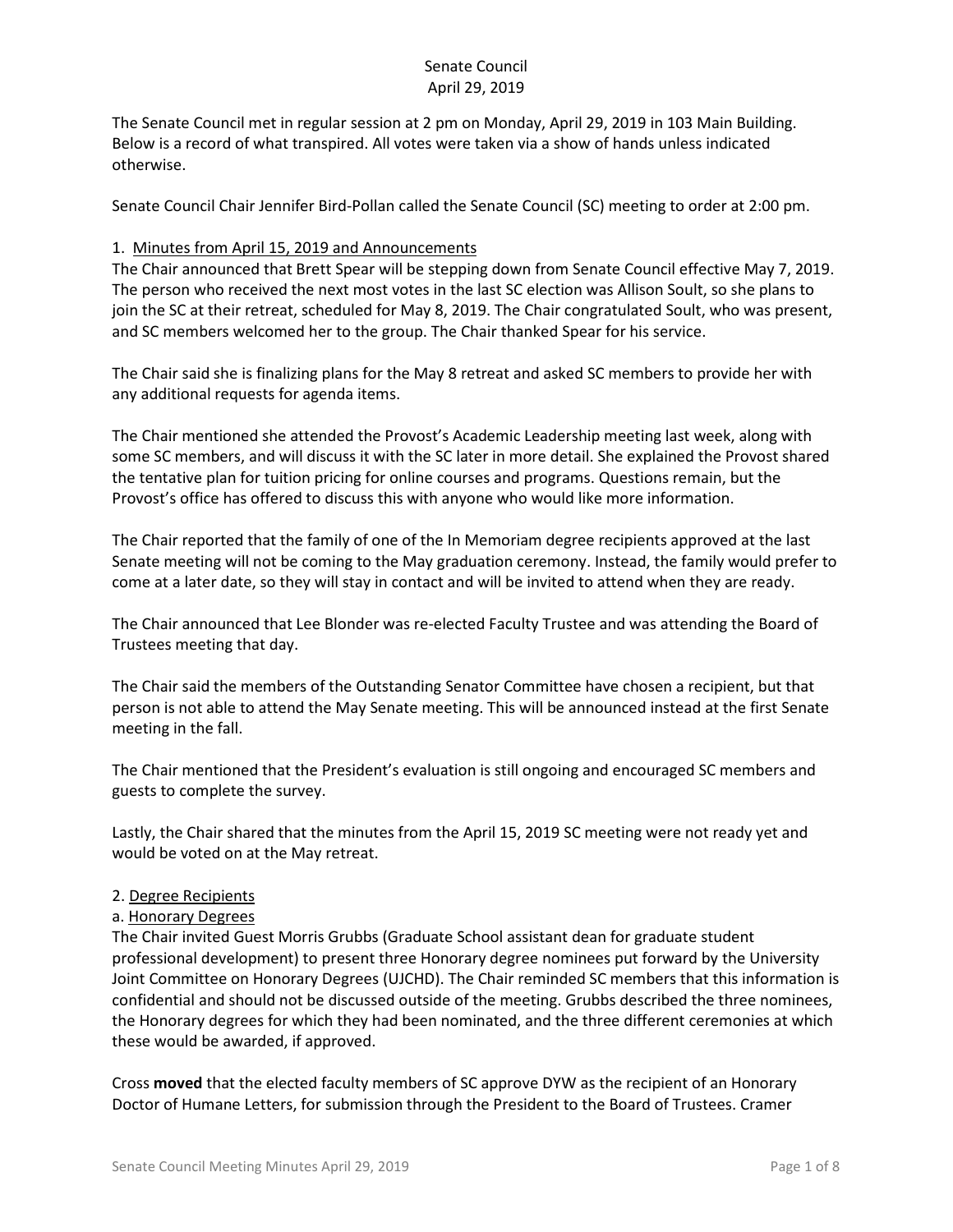**seconded**. A **vote** was taken and the motion **passed** with none opposed. Because the recommendation from the UJCHD was to award the degree to DYW at an August 2019 ceremony for the Commemoration of 70 Years of Integration, Cross **moved** to confer the Honorary degree to DYW at a ceremony other than a commencement ceremony, in accordance with SR 5.4.2.3 ("Conditions of Circumstance for Honorary Degrees"). Brion **seconded.** A vote was taken and the motion **passed** with none opposed.

Hall **moved** that the elected faculty members of SC approve PGP as the recipient of an Honorary Doctor of Humane Letters, for submission through the President to the Board of Trustees. Brion **seconded.** A vote was taken and the motion **passed** with none opposed.

Cramer **moved** the elected faculty members of SC approve FJH as the recipient of an Honorary Doctor of Engineering, for submission through the President to the Board of Trustees. Osterhage **seconded.** A vote was taken and the motion **passed** with none opposed.

The Chair confirmed that Brian Jackson, Interim Dean of the Graduate School, will attend the May 6 Senate meeting to present these nominees.

The Chair said she had an additional announcement that she intended to share earlier, regarding the percentage of faculty in each of the colleges that are in the clinical title series as compared to faculty appointments in the tenure-track title series. She shared a report from the Provost's office detailing these percentages, current as of April 2019, which was provided to the SC in accordance with AR 2:6, Part IX. She noted that the College of Medicine faculty had voted to increase the permitted ratio to 300% so that they are in compliance. Davy Jones questioned when the ME faculty had voted to approve this, and the Chair said she would ask G.T. Lineberry in the Provost's office to verify this information.

#### 3. Request for Nonstandard Calendars from College of Dentistry

The Chair invited Guest Howard Roberts (director, College of Dentistry Graduate Studies) to present a request for a nonstandard calendar for the 2019-2020 courses in the Dental graduate programs. Roberts explained the College of Dentistry is always on a nonstandard calendar, but the courses have not been explicitly approved as such. Because of this, international students have difficulty explaining why they are required to be at UK during the summer months. If approved for nonstandard calendars, it will be clear moving forward that these courses are offered on a January-June or July-December schedule.

The Chair noted that moving forward these will be courses will be explicitly incorporated into the annual nonstandard calendar request put forward by the College of Dentistry. There were no questions from SC members. Osterhage **moved** to amend the College of Dentistry 2019-2020 calendar in accordance with the request. Hall **seconded.** A vote was taken and the motion **passed** with none opposed.

#### 4. Nominees for College of Agriculture Dean Summative Review Committee

The Chair reported that Nancy Cox (dean, College of Agriculture, Food and Environment) is due for a summative review this year, as described in AR 3:16. She described the composition of the review committee, which includes one member to be chosen from a list of nominees provided by the Senate. The Chair said Annie Weber (Assistant Provost for Strategic Planning and Institutional Effectiveness) is requesting the SC provide her with a list of nominees soon, as the committee will be formed in the next two weeks. SC members nominated various faculty members from the Colleges of Medicine, Engineering, Arts & Sciences, and Law. Brion **moved** to approve the list of five nominees offered by SC members. Cross **seconded.** There was no discussion. A vote was taken and the motion **passed** with none opposed.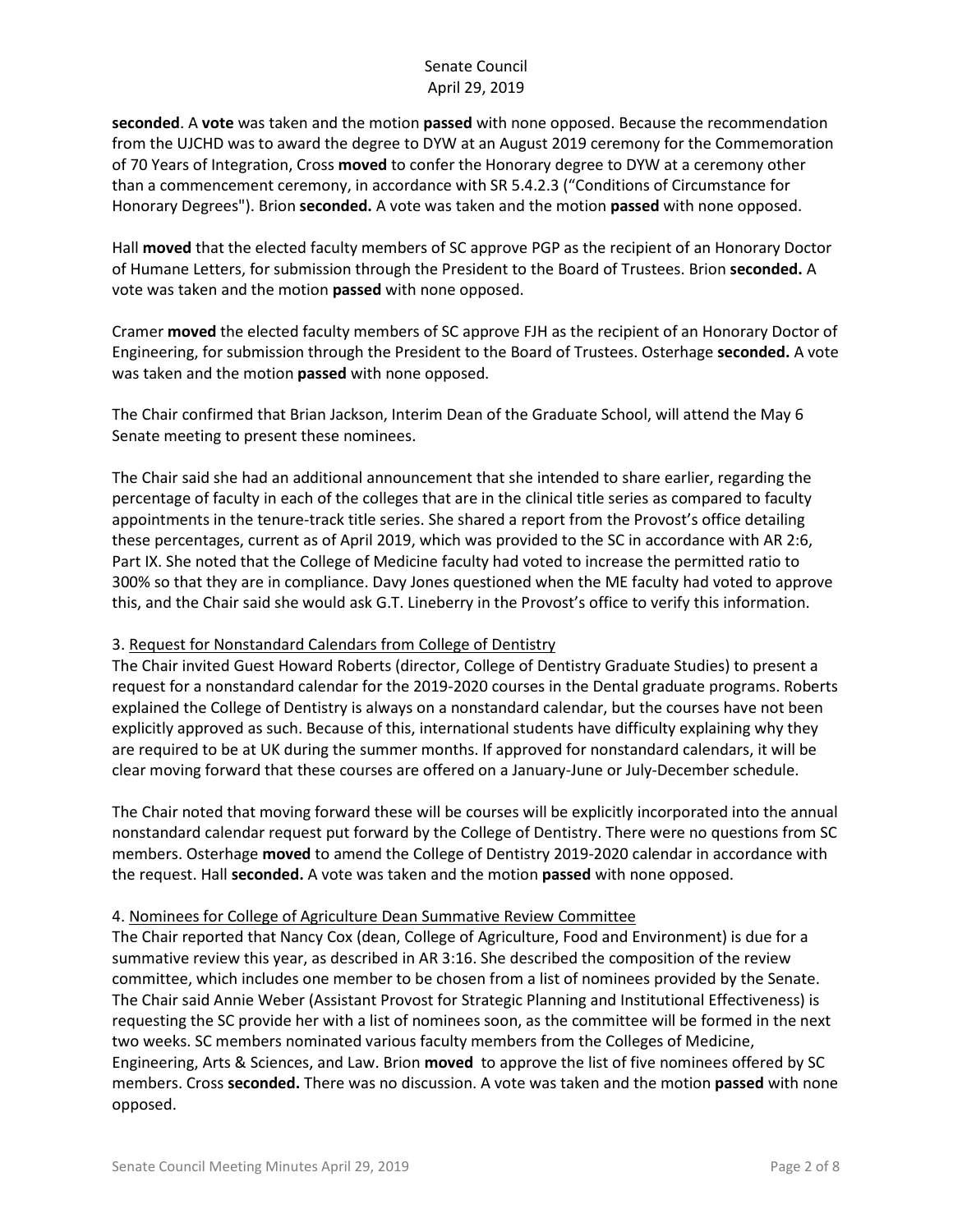### 5. Committee Reports

### a. Senate's Academic Programs Committee (SAPC) – Aaron Cramer, Chair

Cramer, chair of the Senate's Academic Programs Committee (SAPC), explained that Allison Soult, SAPC member, would be presenting three of the proposals on his behalf due to conflicts of interest.

### i. Proposed New Graduate Certificate in Power Systems

Soult explained the proposal. Guest Yuan Liao (EN/Electrical and Computer Engineering) responded to a question from Brion. The Chair said the **motion** from the SAPC was a recommendation to approve the establishment of a new Graduate Certificate in Power Systems, in the Department of Electrical and Computer Engineering within the College of Engineering. Because the motion came from committee, no **second** was needed. There was no debate. A vote was taken and the motion **passed** with none opposed and one abstained.

## ii. Proposed New University Scholars Program between the BSCOE Computer Engineering and PhD Electrical Engineering

Soult explained the proposal. Cramer responded to a question from Brion. The Chair said the **motion**  from the SAPC was a recommendation to approve the establishment of a new University Scholars Program in BSCOE Computer Engineering and PhD Electrical Engineering, in the Department of Electrical and Computer Engineering within the College of Engineering. Because the motion came from committee, no **second** was needed. There was no debate. A vote was taken and the motion **passed** with none opposed and one abstained.

### iii. Proposed New University Scholars Program between the BSEE Electrical Engineering and PhD Electrical Engineering

Soult explained the proposal. There were no questions of fact. The Chair said the **motion** from the SAPC was a recommendation to approve the establishment of a new University Scholars Program in BSEE Electrical Engineering and PhD Electrical Engineering, in the Department of Electrical and Computer Engineering within the College of Engineering. Because the motion came from committee, no **second**  was needed. There was no debate. A vote was taken and the motion **passed** with none opposed and one abstained.

# iv. Proposed New Undergraduate Certificate in Business

Cramer explained the proposal. Guest Nicole Jenkins (BE/Executive Associate Dean for Administration, Faculty & Research) responded to several questions. The Chair said the **motion** from the SAPC was a recommendation to approve the establishment of a new Undergraduate Certificate: Business, in the Gatton College of Business and Economics. Because the motion came from committee, no **second** was needed. There was no debate. A vote was taken and the motion **passed** with none opposed.

#### v. Proposed New Undergraduate Certificate in Biopharmaceutical Engineering

Cramer explained the proposal. He also explained that two of the related courses for the certificate are on the agenda for the Undergraduate Council meeting on April 30, and this is stated in the motion from SAPC for the certificate. There were no questions of fact. The Chair said the **motion** from the SAPC was a recommendation to approve the establishment of a new Undergraduate Certificate in Biopharmaceutical Engineering, in the Department of Chemical and Materials Engineering within the College of Engineering under the condition that the courses CME 575 and PHS 522 are approved by the Undergraduate Council. Because the motion came from committee, no **second** was needed. There was no debate. A vote was taken and the motion **passed** with none opposed and one abstained.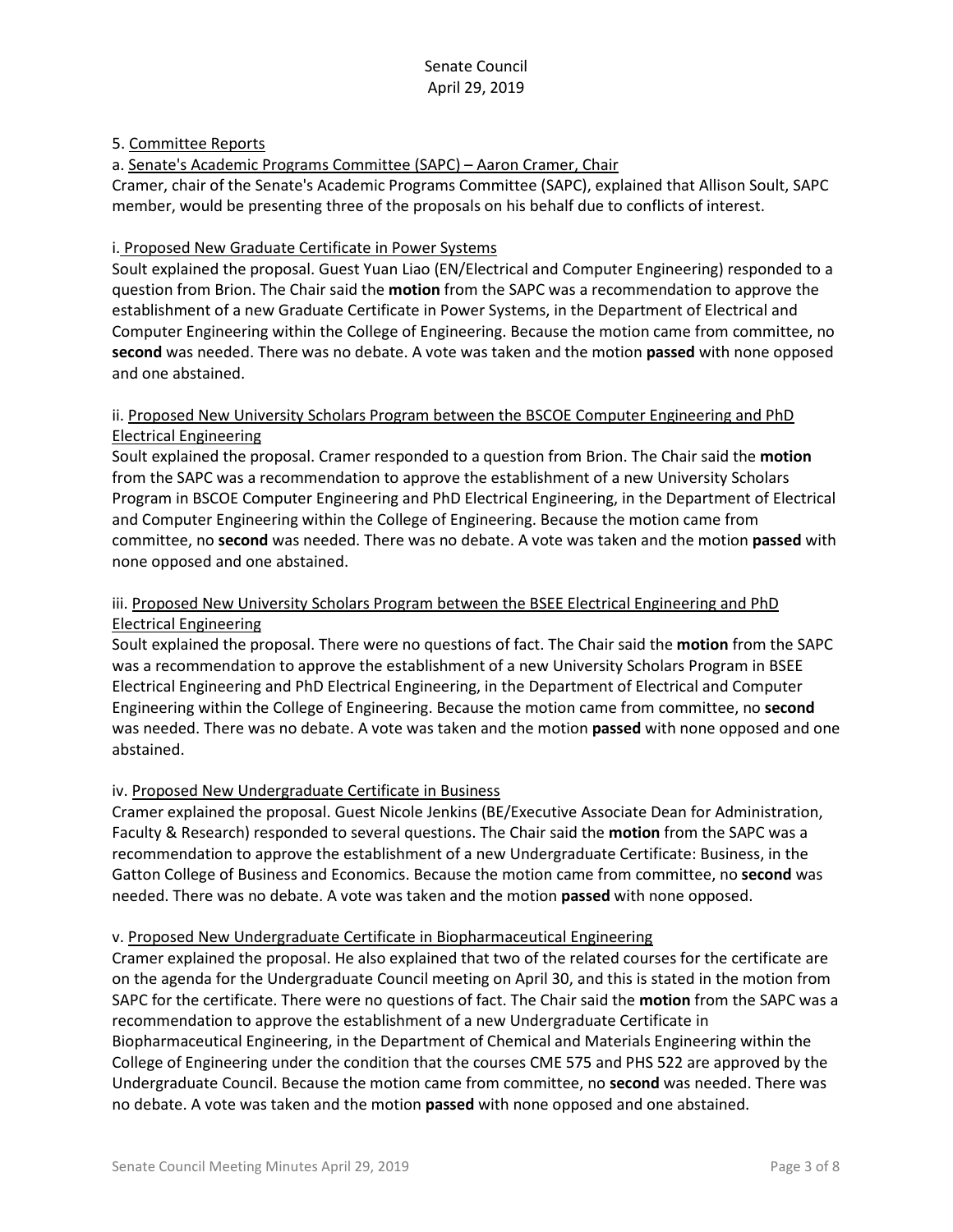### vi. Proposed New Undergraduate Certificate in Musical Theatre for Dance Majors

Cramer explained the proposal. There were no questions of fact. The Chair said the **motion** from the SAPC was a recommendation to approve the establishment of a new Undergraduate Certificate in Musical Theatre for Dance Majors, in the Department of Theatre and Dance within the College of Fine Arts. Because the motion came from committee, no **second** was needed. There was no debate. A vote was taken and the motion **passed** with none opposed.

Because the certificate proposal includes the use of a P/F course, Cramer **moved** to approve the use of TA 001 in the Undergraduate Certificate in Musical Theatre for Dance Majors, in accordance with SR 5.1.4 ("Courses Taken on a Pass/Basis"). Brion **seconded.** There was a brief debate, during which the Chair clarified that TA 001 is already approved as a P/F course. A vote was taken and the motion **passed**  with none opposed.

vii. Proposed New Undergraduate Certificate in Diversity and Inclusivity Awareness Cramer explained the proposal. Guest Kalea Benner (SW/ Director of Undergraduate Studies) responded to a question from the Chair. The Chair said the **motion** from the SAPC was a recommendation to approve the establishment of a new Undergraduate Certificate in Diversity and Inclusivity Awareness, in the College of Social Work. Because the motion came from committee, no **second** was needed. There was no debate. A vote was taken and the motion **passed** with none opposed.

viii. Proposed New Undergraduate Certificate in Digital Design Literacy: Developing an Online Presence Cramer explained the proposal. Guest Liz Swanson (DS/Architecture) responded to several questions and noted that the Faculty of Record would be updated to include Ruth Adams and Robert Jensen, in place of two staff members currently listed. Swanson also agreed to contact Jeff Rice (AS/Writing, Rhetoric and Digital Studies) to discuss any potential overlap. The Chair said the **motion** from the SAPC was a recommendation to approve the establishment of a new Undergraduate Certificate in Digital Design Literacy: Developing an Online Presence, in the College of Design. Because the motion came from committee, no **second** was needed.

SC members discussed amending the motion to include a condition that WRD be contacted and/or provide a letter of support for the certificate. Cross **moved** to amend the committee's motion to send the proposal to the Senate with a recommendation from the SC. Brion **seconded.** A vote was taken and the motion to amend the committee's motion **passed** with none opposed and two abstained. Doug Michael, Parliamentarian, clarified that the SAPC can recommend to the Senate, so the SC does not have to act on the proposal at all.

A vote was taken on the SAPC's amended motion and it **passed** with none opposed.

#### ix. Proposed New BS in Consumer Economics and Family Financial Counseling

Cramer explained the proposal. Guest Claudia Heath (AG/Family Sciences) responded to several questions. The Chair said the **motion** from the SAPC was a recommendation to approve the establishment of a new BS degree in Consumer Economics and Family Financial Counseling, in the Department of Family Sciences, within the College of Agriculture, Food and Environment. Because the motion came from committee, no **second** was needed.

During debate, Guest Jennifer Siebenthaler (BE/ Associate Dean for Undergraduate Affairs) noted an email from Nicole Jenkins (BE/Executive Associate Dean for Administration, Faculty & Research) sent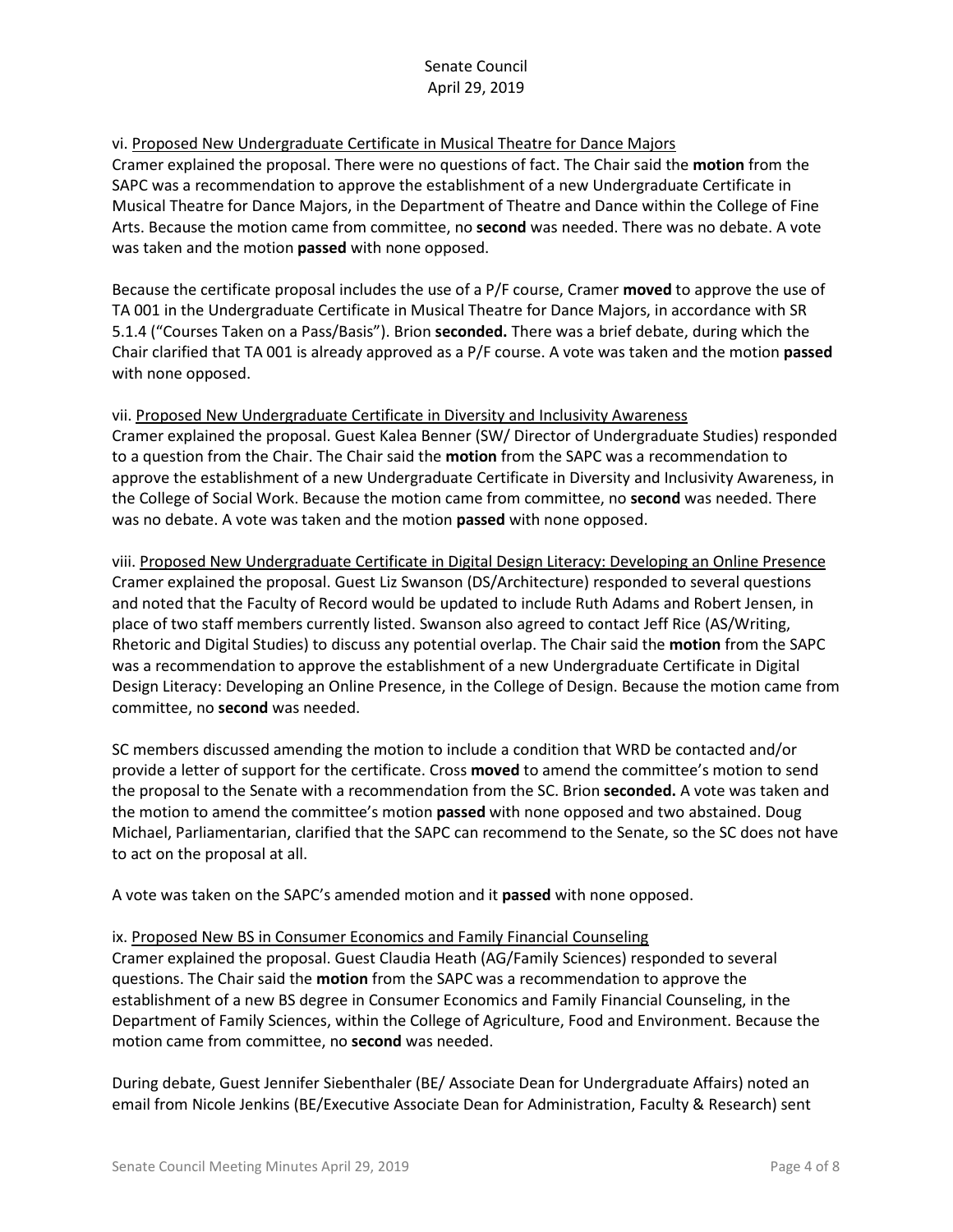earlier that day to Heath and others. Jenkins had shared a concern regarding the requirement of a minor in the proposed new BS, without an exclusion of minors and certificates offered by Gatton, and was unsure how this would affect their accreditation (Jenkins had explained that if 25% or more of the required courses for the program include business-like content, this would be not be in accordance with the Gatton College's accreditation requirements).

Guest Larry Grabau (AG/Associate Dean for Instruction) noted that the proposal now indicates that students majoring in this program would have to request permission to enroll in any minor or certificate, which could be declined at the discretion of B&E. Grabau suggested using this mechanism for excluding these majors from enrolling in B&E minors, rather than explicitly listing the exclusion in the bulletin. Siebenthaler responded that the issue relates to the fact that the minor or certificate would be fulfilling a *requirement* for students in the major, which would increase the business-like content of the program above 25%.

Heath offered to remove the requirement of a minor or certificate from the program proposal. There was a brief discussion regarding this. Heath proposed removing the second and third sentences in section 7.p of the proposal (narrative for the bulletin) and revising the answer to question 2.i (regarding the requirement of a minor or certificate) to "No." Siebenthaler believed this addressed the accreditation concerns and had no further requests.

Brion **moved** to amend the committee's motion to approve the proposal with revisions to section 7.p and to question 2.i in the proposal, as proposed during debate. There was no discussion. A vote was taken and the motion to amend the committee's motion **passed** with none opposed and two abstained.

A vote was taken on the SAPC's amended motion and it **passed** with none opposed.

#### x. Proposed New Graduate Certificate in Liberal Studies

Cramer explained the proposal. There were no questions of fact. The Chair said the **motion** from the SAPC was a recommendation to approve the establishment of a new Graduate Certificate in Liberal Studies, in the College of Arts and Sciences. Because the motion came from committee, no **second** was needed. There was no debate. A vote was taken and the motion **passed** with none opposed and one abstained.

# xi. Proposed New Graduate Certificate in Explosives and Blasting

Cramer explained the proposal. There were no questions of fact. The Chair said the **motion** from the SAPC was a recommendation to approve the establishment of a new Graduate Certificate in Explosives and Blasting, in the Department of Mining Engineering within the College of Engineering. Because the motion came from committee, no **second** was needed. There was no debate. A vote was taken and the motion **passed** with none opposed.

# xii. Proposed New Graduate Certificate in Diversity and Inclusion

Cramer explained the proposal. Guest Cristina Alcalde (AS/Gender and Women's Studies) responded to a question from Brion. The Chair said the **motion** from the SAPC was a recommendation to approve the establishment of a new Graduate Certificate in Diversity and Inclusion, in the College of Arts and Sciences. Because the motion came from committee, no **second** was needed. There was no debate. A vote was taken and the motion **passed** with none opposed.

xiii. Proposed Change to BA/BS Communication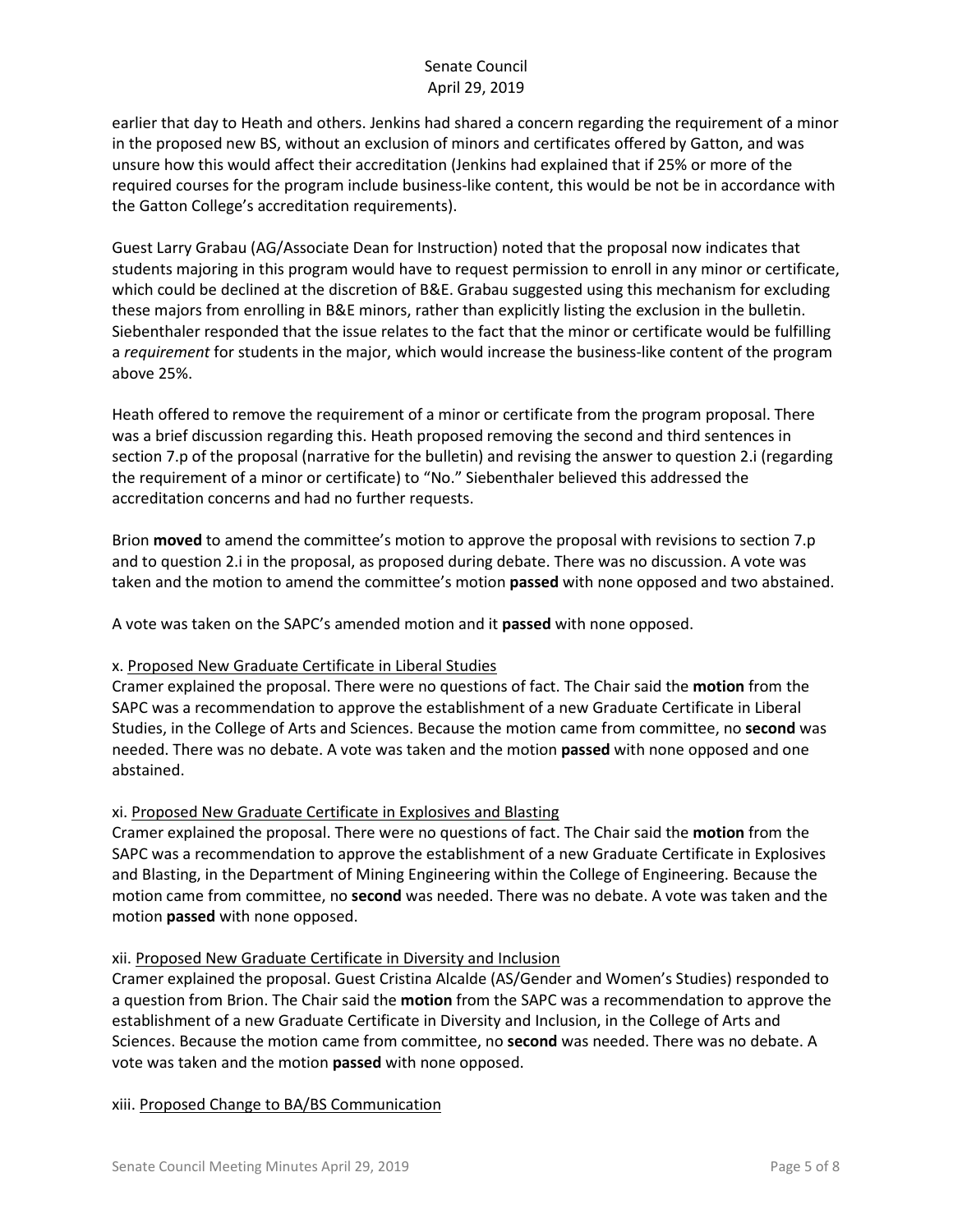Cramer explained the proposal. There were no questions of fact. The Chair said the **motion** from the SAPC was a recommendation to approve the significant change to the BA/BS in Communication, in the Department of Communication within the College of Communication and Information. Because the motion came from committee, no **second** was needed. There was no debate. A vote was taken and the motion **passed** with none opposed.

b. Senate's Admissions and Academic Standards Committee (SAASC) – Herman Farrell, Chair The Chair proposed moving the two proposals regarding suspensions to the end of the list for the SAASC, as the discussions for these would most likely be relatively quick. SC members agreed.

### i. Proposed Suspension of Admissions and Closure of BA/BS in Latin American Studies Farrell, chair of the Senate's Admissions and Academic Standards Committee (SAASC), explained the proposal. There were no questions of fact. The Chair said the **motion** from the SAASC was a recommendation to waive the open hearings and disclosure requirements that are set forth in SR 3.4.2.B.2., because of the extended time period where no students were enrolled in this program (since 2008). Because the motion came from committee, no **second** was needed. There was no debate. A vote was taken and the motion **passed** with none opposed.

The Chair said the next **motion** from the SAASC was a recommendation to approve the proposal to close the BA/BS in Latin American Studies. Because the motion came from committee, no **second** was needed. There was no debate. A vote was taken and the motion **passed** with none opposed.

### ii. Proposed Suspension and Deletion of BHS in Physician Assistant Studies (PAST-BHS)

Farrell explained the proposal. He explained that a notice of an open hearing (pursuant to SR 3.4.2.B.2) to be held during the SAASC meeting on April 25, 2019 was sent to the constituencies affected by this program closing, and no objections were heard at the meeting. There were no questions of fact. The Chair said the **motion** from the SAASC was a recommendation to approve the proposal to suspend and close the BHS in Physician Assistant Studies. Because the motion came from committee, no **second** was needed. There was no debate. A vote was taken and the motion **passed** with none opposed.

# iii. Proposed Change to Bulletin Language on College of Engineering's Admissions Requirements Farrell explained the proposal. The Chair called for questions of fact, and Davy Jones (ME/Toxicology and Cancer Biology, chair of Senate's Rules and Elections Committee (SREC)) noted that the undergraduate admissions exceptions should be codified in the SRs, and the relevant information from the bulletin should be included in the SRs. Guest Kim Anderson (EN /Chemical and Materials Engineering, Associate Dean for Administrative and Academic Affairs) agreed that the Engineering admissions criteria should be in the SRs, and Jones offered to work with her to get this added.

Tagavi requested clarification on the language regarding alternative admission routes and, after discussion, Anderson agreed to make the following changes to the proposal: adding the word "both" to line 5 and adding the word "or" to the first alternative admission criteria.

The Chair said the **motion** from the SAASC was a recommendation to approve the proposed changes to the bulletin language on the College of Engineering's Admissions Requirements. Because the motion came from committee, no **second** was needed. There was no debate. A vote was taken and the motion **passed** with none opposed.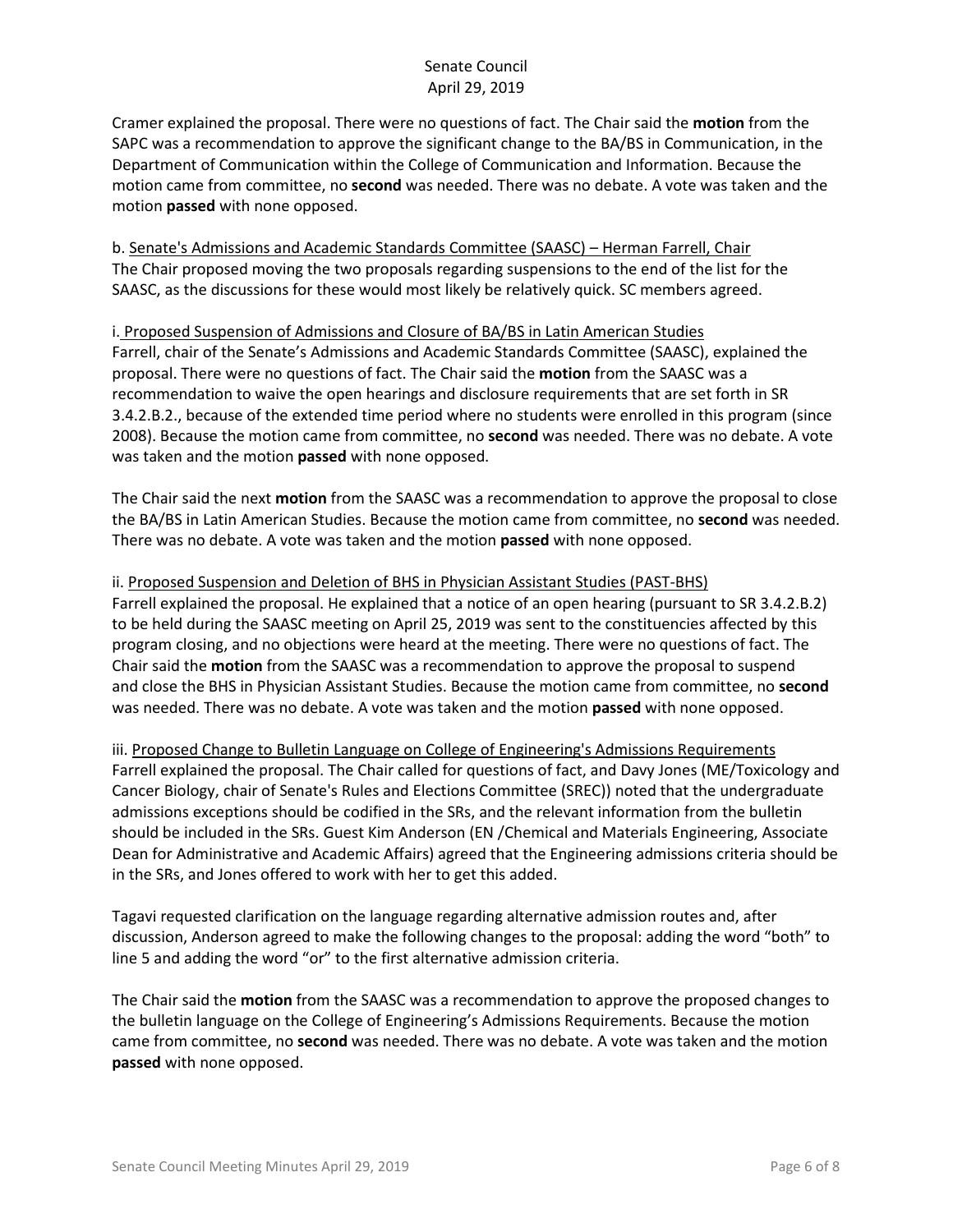# iv. Proposed Change to Senate Rules 4.2.2.9.2.2 (Gatton College of Business and Economics Upper-Division Admissions Requirements)

Farrell explained the proposal. There were no questions of fact. The Chair said the **motion** from the SAASC was a recommendation to approve the proposed change to SR 4.2.2.9.2.2 regarding the Gatton College of Business and Economics upper-division admissions requirements. Because the motion came from committee, no **second** was needed. There was no debate. A vote was taken and the motion **passed** with none opposed.

# v. Proposed Change to College of Agriculture, Food and Environment Minimum Graduation Requirements

Farrell explained the proposal. There were no questions of fact. The Chair said the **motion** from the SAASC was a recommendation to approve the proposed change to the College of Agriculture, Food and Environment minimum graduation requirements. Because the motion came from committee, no **second** was needed. There was no debate. A vote was taken and the motion **passed** with none opposed.

### vi. Proposed Change to BA/BS Communication

Farrell explained the proposal. There were no questions of fact. The Chair said the **motion** from the SAASC was a recommendation to approve the proposed change to the BA/BS Communication. Because the motion came from committee, no **second** was needed. There was no debate. A vote was taken and the motion **passed** with none opposed.

### vii. Proposed Change to BA Arts Administration

Farrell explained the proposal. There were no questions of fact. The Chair said the **motion** from the SAASC was a recommendation to approve the proposed change to the BA Arts Administration. Because the motion came from committee, no **second** was needed. There was no debate. A vote was taken and the motion **passed** with none opposed.

#### viii. Proposed Changes to Senate Rules Related to Lewis Honors College

Farrell explained the proposal and the discussions held between his committee and the proposers. Guest Christian Brady (Lewis Honors College Dean) provided some further background for the proposal, explaining the rationale for the proposed changes. Part of Brady's charge when hired was to unify the "honors" terminology across the university, with "honors" being conferred from the Lewis Honors College and other possible distinctions being conferred from departments or colleges (for students in professional colleges). Farrell noted he was not comfortable supporting the proposed changes to SR 5.4.2.2 ("Conditions of Merit and Circumstance for Degree Honors") without further vetting, as the potential impact of the change is still largely unclear.

The Chair called for questions of fact. In response to questions, Brady provided an overview of how honors credentials are handled by benchmark universities and explained it can be confusing if students are able to receive honors credentials at both the departmental/college level and the university level. Guest Czar Crofcheck (Lewis Honors College Associate Dean of Academic Affairs) explained that the current rules at UK allow college deans to approve the requirements for departmental honors, which are separate from the requirements of the Lewis Honors College. SC members suggested using the terminology "programmatic" or "disciplinary" honors for any credentials separate from the Lewis Honors College.

SC members continued the discussion and ultimately considered tabling the proposed changes to SR 5.4.2.2 until they can be vetted more widely. The Chair said the **motion** from the SAASC was a